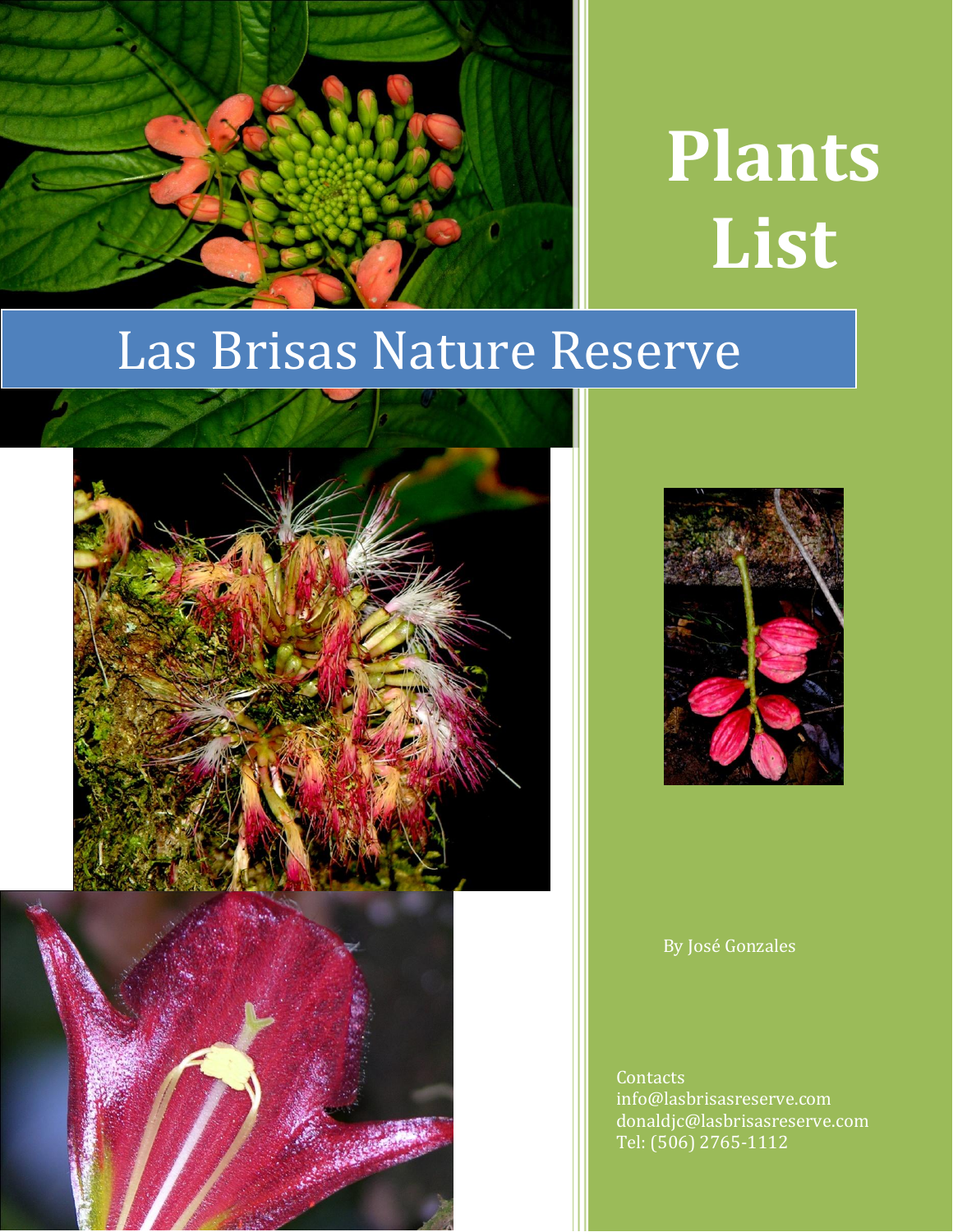## **ACANTHACEAE**

#### *Aphelandra*

*Aphelandra aurantiaca* (JG -8086) [F] *Aphelandra dolichantha* (JG -7968 ) [F] *Aphelandra storkii* (JG -9373) [F]

#### *Habracanthus*

*Habracanthus silvaticus* (JG -9355) [F]

#### *Justicia*

*Justicia chamaephyton cf.* (JG -8179) *Justicia crenata* (JG -7971) [F] *Justicia trichotoma* (JG -8077)

## *Louteridium*

*Louteridium costaricensis* (JG -8157) [F]

#### *Razisea*

*Razisea spicata* (JG -7977) [F] *Razisea villosa* (JG -8083) [F]

## **ACHARIACEAE**

#### *Carpotroche*

*Carpotroche platyptera* (JG -8845) [F]

## **ACTINIDACEAE**

#### *Saurauia*

*Saurauia montana* (JG -8310) [F] *Saurauia rubriformis* (JG -8765 ) *Saurauia yasicae*

## **ADOXACEAE**

*Sambucus Sambucus nigra* (JG -8772) [F]

#### **ALSTROEMERIACEAE**

*Bomarea* 

*Bomarea obovata* (JG -8790) [F]

## **AMARANTHACEAE**

#### *Alternanthera*

*Alternanthera costaricensis* (JG -9340) [F]

#### *Chamissoa*

*Chamissoa altissima* (JG -9562)

#### *Iresine*

*Iresine diffusa* (JG -9624)

#### *Pleuropetalum*

*Pleuropetalum sprucei* (JG -9387) [F]

## **ANNONACEAE**

#### *Annona*

*Annona pittieri?*(JG -8304)

## *Cymbopetalum*

*Cymbopetalum costaricense* (JG -8071)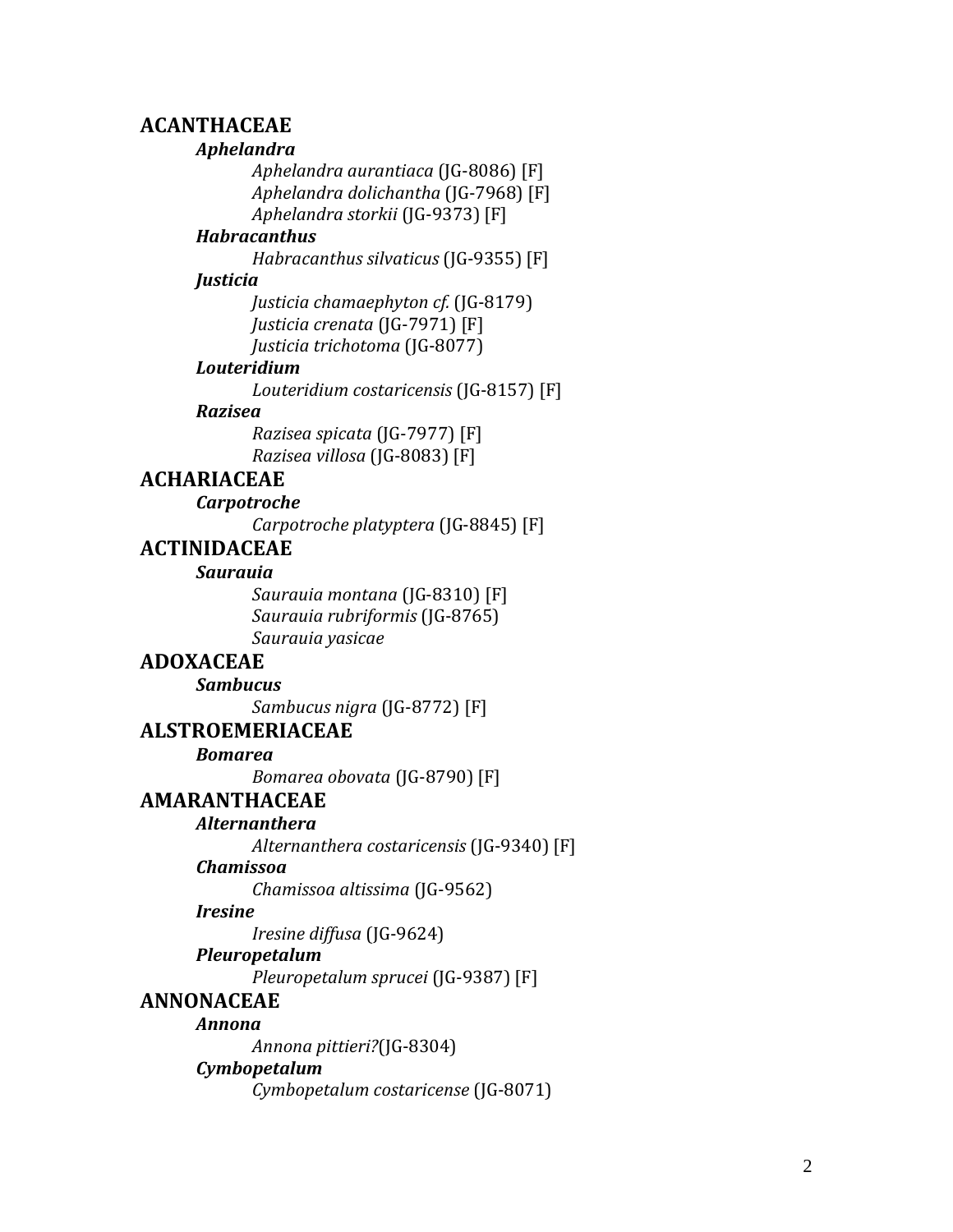*Guatteria*

*Guatteria oliviformis cf.* (JG -7991)

## *Rollinia*

*Rollinia pittieri*

## *Stennanona*

*Stennanona costaricensis* (JG -8137)

## *Xylopia*

*Xylopia bocatorena* (JG -8289) [F] *Xylopia sericophylla*

## **APOCYNACEAE**

## *Allamanda*

*Allamanda blanchetii* (JG -8376) [F]

## *Asclepias*

*Asclepias curassavica* (JG -8789) [F]

## *Mandevilla*

*Mandevilla hirsuta* [F]

## *Stemmadenia*

*Stemmadenia robinsonii* (JG -8149)

## **ARACEAE**

## *Anthurium*

*Anthurium bakeri* (JG -8169) [F] *Anthurium bradeanum* (JG -9608) [F] *Anthurium caperatum* (JG -9349) [F] *Anthurium clavigerum* (JG -8164) [F] *Anthurium consobrinum* (JG -8188) [F] *Anthurium cucullispathum* (JG -9392) [F] *Anthurium cuspidatum* (JG -8052) [F] *Anthurium formosum* (JG -8133) [F] *Anthurium interruptum* (JG -8318) *Anthurium kunthii* (JG -8045) *Anthurium lancifolium* (JG -8050) *Anthurium michelii* (JG -8036) [F] *Anthurium microspadix* (JG -8342) [F] *Anthurium obtusilobum* (JG -8106) [F] *Anthurium obtusum* (JG -9686) [F] *Anthurium orteganum cf.* (JG -8112 ) *Anthurium panduriforme* (JG -8035) [F] *Anthurium pentaphyllum* (JG -8056) *Anthurium pittieri* (JG -8016) [F] *Anthurium propinquum* [F] *Anthurium ramonense* (JG -8031) [F] *Anthirium scandens* (JG -9592) [F] *Anthurium spectabile* (JG -8753) [F] *Anthurium subsignatum* (JG -8105) *Anthurium watermaliense* (JG -8126) [F]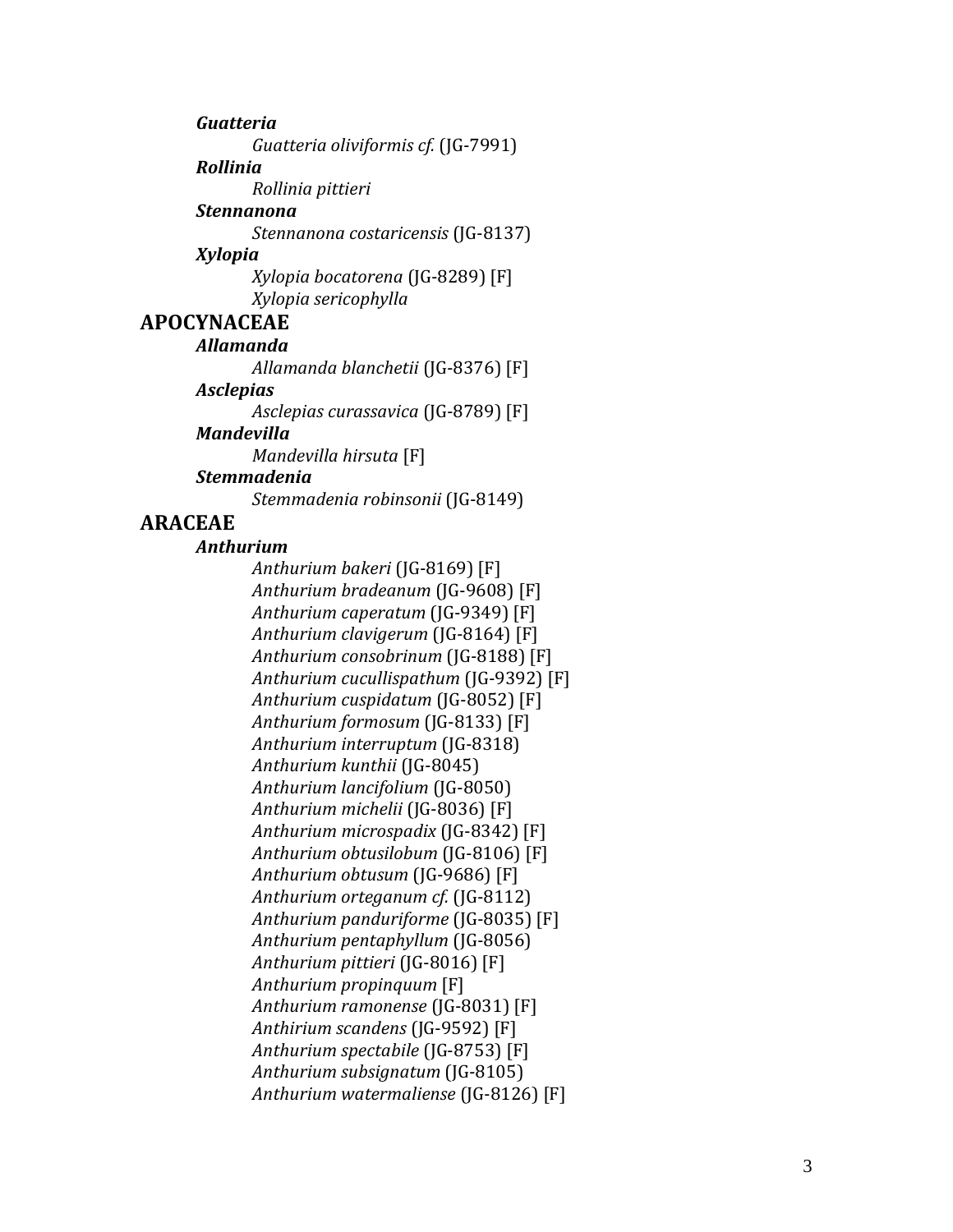*Chlorospatha Chlorospatha croatiana Dieffenbachia Dieffenbachia grayumiana cf.* (JG -8187) *Dieffenbachia oerstedii* (JG -9343) [F] *Philodendron Philodendron bakeri* (JG -8340) *Philodendron brunneicaule* (JG -8038) *Philodendron grandipes* (JG -8279) *Philodendron jodavisianum* (JG -8155) *Philodendron radiatum* (JG -9391) [F] *Philodendron rhodoaxis* (JG -8326) *Philodendron rothschuhianum* (JG -8069) [F] *Philodendron schottii* (JG -8030) *Philodendron squamicaule Philodendron strictum* (JG -9384) [F] *Philodendron sulcatum* (JG -8053) *Philodendron verrucosum* (JG -9381) *Spathiphyllum Spathiphyllum atrovirens* (JG -9397) [F] *Spathiphyllum fulvovirens* [F] *Spathiphyllum laeve* (JG -8068) [F] *Spathiphyllum wendlandii* (JG -8747) *Stenospermation*

> *Stenospermation marantifolium* (JG -8090) [F] *Stenospermation spruceanum* (JG -8058)

#### *Syngonium*

*Syngonium triphyllum* (JG -8280)

#### *Xanthosoma*

*Xanthosoma undipes* (JG -9406) [F]

## **ARALIACEAE**

*Schefflera*

*Schefflera nicaraguensis* [F] *Schefflera pubens cf.* (JG -7951) [F] *Schefflera systyla cf.* (JG -8918) [F]

## **ARECACEAE**

*Asterogyne* 

*Asterogyne martiana* (JG -8177) [F]

## *Bactris*

*Bactris dianeura* (JG -8121) [F] *Bactris gracilior* (JG -8014) *Bactris hondurensis* (JG -7954) [F] *Bactris longiseta* (JG -8301) [F]

#### *Chamaedorea*

*Chamaedorea amabilis* (JG -7962)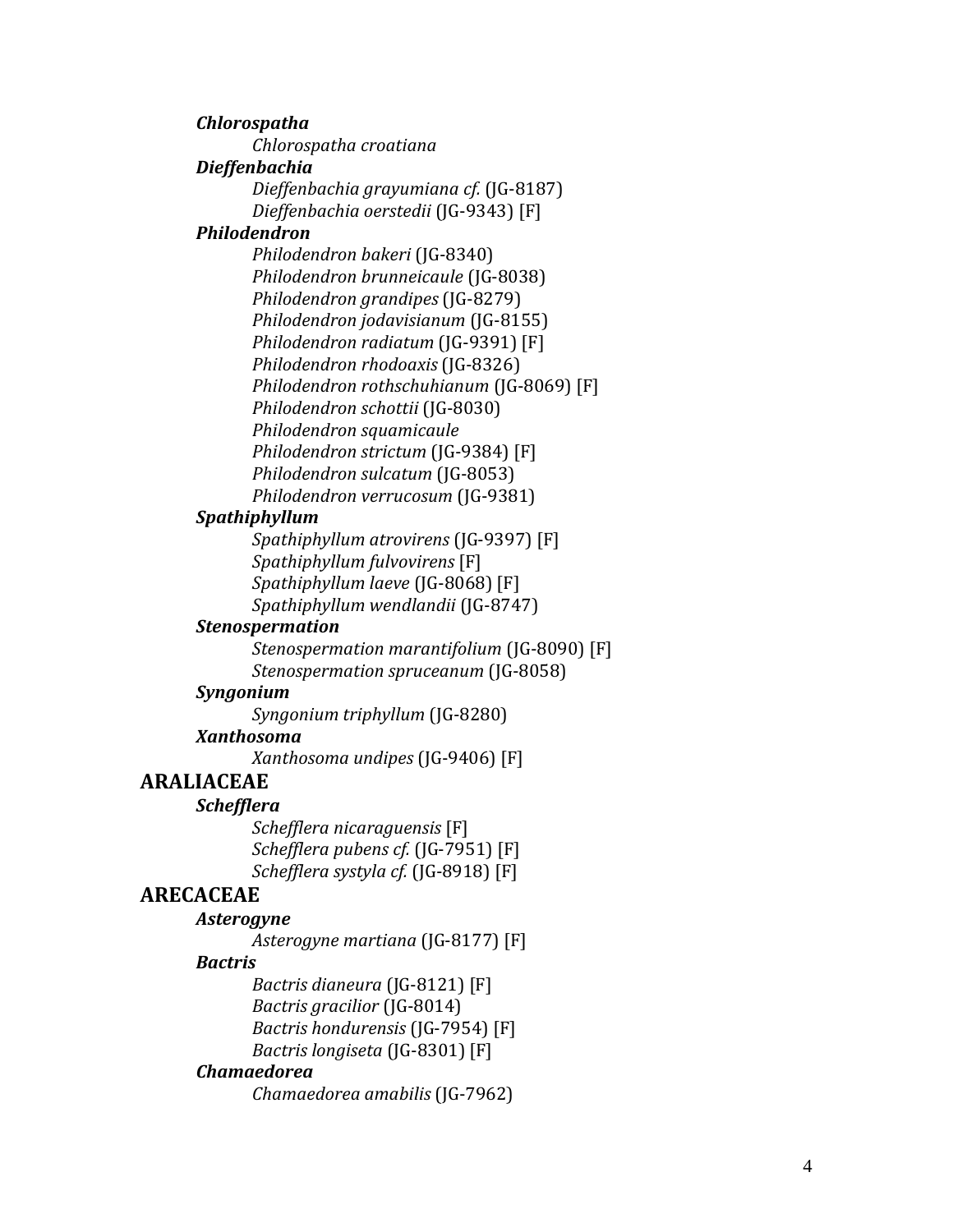*Chamaedorea dammeriana* (JG -8079) [F] *Chamaedorea deckeriana* (JG -8067) [F] *Chamaedorea lucidifrons* (JG -8131) [F] *Chamaedorea macrospadix* (JG -8859) [F] *Chamaedorea pinnatifrons* (JG -7939) [F] *Chamaedorea pumila* (JG -7838) *Chamaedorea scheryi* (JG -7963) [F] *Chamaedorea warscewiczii* (JG -8020) [F]

#### *Geonoma*

*Geonoma congesta* (JG -8180) [F] *Geonoma cuneata* (JG -8838) [F] *Geonoma ferruginea* (JG -8108) *Geonoma interrupta* (JG -8704) [F] *Geonoma longevaginata* (JG -8735) *Geonoma pinnatifrons* (JG -8147) [F]

#### *Reinhardtia*

*Reinhardtia gracilis* (JG -8143) [F] *Reinhardtia simplex* (JG -8736) [F]

#### *Synecanthus*

*Synecanthus warscewiczianus* (JG -8194) [F]

## **ARISTOLOCHIACEAE**

#### *Aristolochia*

*Aristolochia gorgona* (JG -8712) [F]

## **ASTERACEAE**

#### *Clibadium*

*Clibadium surinamense* (JG -7845) [F]

#### *Fleischmannia*

*Fleischmannia sideritides* (JG -7910) [F]

#### *Lasianthaea*

*Lasianthaea fruticosa*

#### *Synedrella*

*Synedrella nodiflora* (JG -9530)

## **BIGNONIACEAE**

#### *Jacaranda*

*Jacaranda copaia* (JG -8703)

## **BORAGINACEAE**

#### *Bourreria*

*Bourreria costaricensis* (JG -8063) [F]

#### *Tournefortia*

*Tournefortia glabra* (JG -8303)

## **BROMELIACEAE**

## *Guzmania*

*Guzmania scandens* (JG -8832) [F]

#### *Pitcairnia*

*Pitcairnia wendlandii* (JG -8111)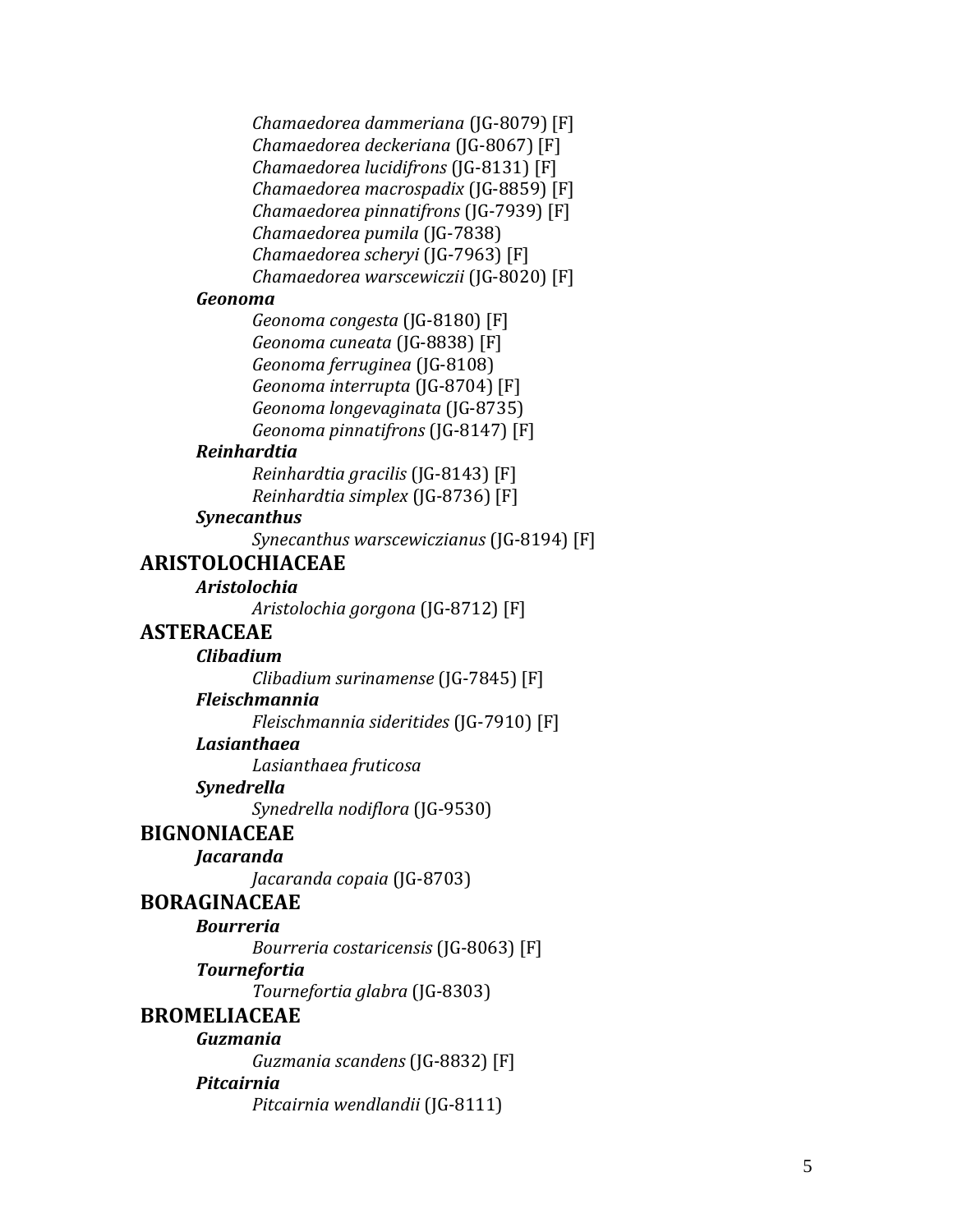*Ronnbergia Ronnbergia hathewayi* (JG -8070) [F] **CACTACEAE** *Ephiphyllum Ephiphyllum phyllanthus* (JG -8325) [F] **CAMPANULACEAE** *Centropogon Centropogon granulosus* (JG -9627) [F] **CAPPARACEAE** *Capparis Capparis filipes* (JG -8024) [F] *Capparis mollicella Podandrogyne Podandrogyne decipiens* (JG -7960) [F] **CHLORANTHACEAE** *Hedyosmum Hedyosmum brenesii Hedyosmum bonplandianum* (JG -7852) **CHRYSOBALANACEAE** *Couepia Couepia platycalyx Maranthes Maranthes panamensis Parinari Parinari excelsa* **CLETHRACEAE**  *Clethra Clethra hondurensis cf.* (JG -8761) **CLUSIACEAE** *Chrysochlamys Chrysochlamys nicaraguensis* (JG -7901) [F] *Chrysochlamys silvicola* (JG -8076) [F] *Clusia Clusia croatii cf.* (JG -8808) *Clusia gracilis* (JG -8809) [F] *Tovomita Tovomita croatii* (JG -8818) [F] *Tovomita weddelliana* (JG -8337) [F] **COMMELINACEAE** *Dichorisandra Dichorisandra amabilis* (JG -8339) [F] *Dichorisandra hexandra* (JG -7993) [F] *Floscopa*

*Floscopa robusta* (JG -7859) [F]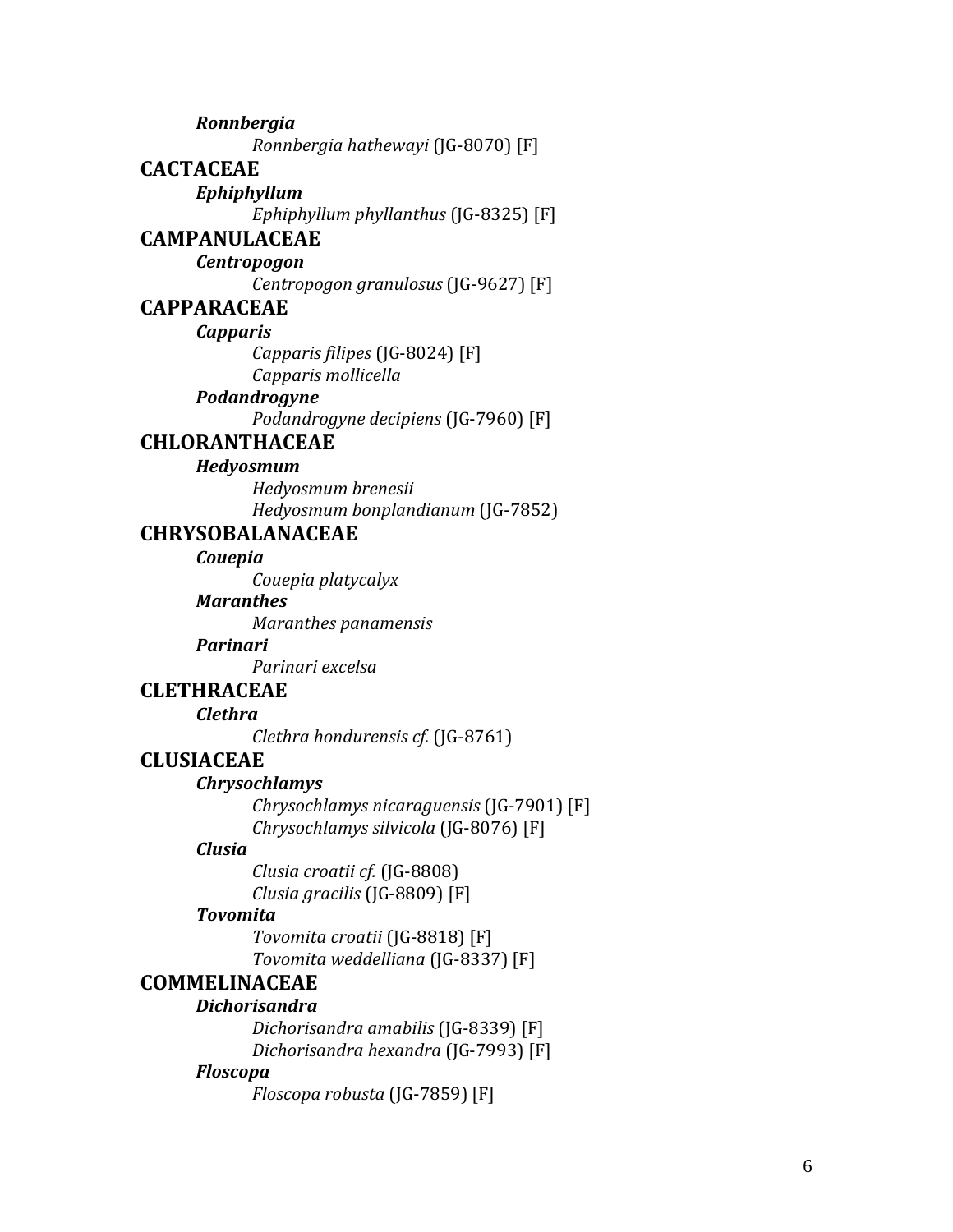*Tradescantia grantii* (JG -8814) [F] *Tripogandra Tripogandra serrulata* (JG -7855) [F] **COSTACEAE** *Costus Costus bracteatus* (JG -8146) [F] *Costus pulverulentus cf.* (JG -8153) *Dimerocostus Dimerocostus strobilaceus* (JG -7921) **CUCURBITACEAE** *Cyclanthera Cyclanthera multifoliola* (JG -8348) **CYCLANTHACEAE** *Asplundia Asplundia euryspatha* (JG -8705) [F] *Asplundia longitepala cf.* (JG -8032) *Asplundia multistaminatacf.* (JG -7942) *Asplundia sleeperae* (JG -8158) [F] *Asplundia uncinata* (JG -8184) [F] *Asplundia vagans* (JG -7958) [F] *Chorigyne Chorigyne sp.* (JG -8856) [F] *Dicranopygium Dicranopygium wedelii* (JG -8145) *Evodianthus Evodianthus funifer* (JG -8706) [F] *Ludovia Ludovia integrifolia* (JG -8344) [F] **DICHAPETALACEAE** *Dichapetalum Dichapetalum rugosum* cf. *Tapura Tapura guianensis* (JG -9369) [F] **DIOSCOREACEAE** *Dioscorea Dioscorea standleyi* (JG -8098) **ERICACEAE** *Cavendishia Cavendishia callista* (JG -8120) [F] *Cavendishia complectens* (JG -9641) **ERIOCAULACEAE**  *Tonina Tonina fluviatilis* (JG -7858) [F]

*Tradescantia*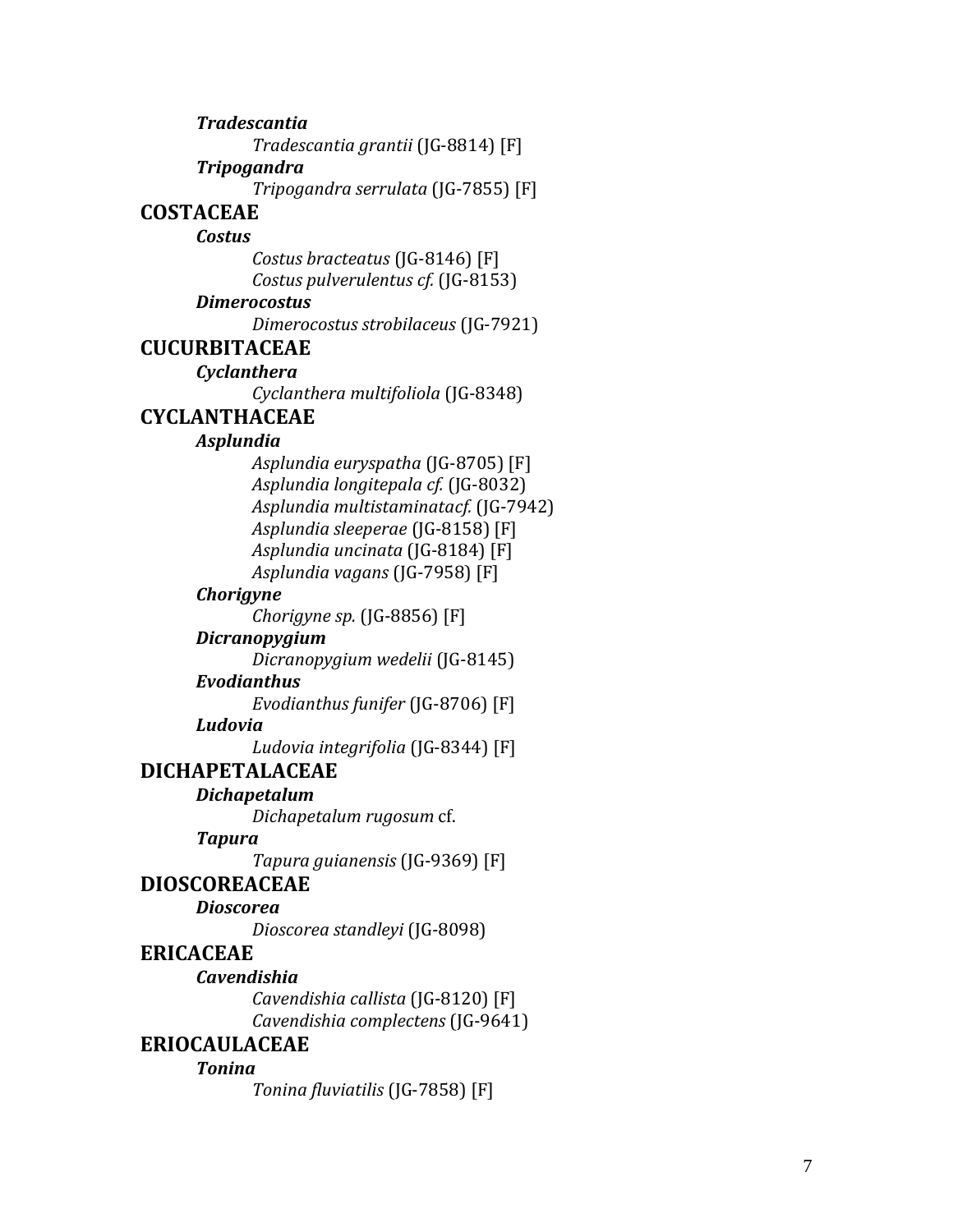## **ERYTHROXYLACEAE**

## *Erythroxylum*

*Erythroxylum macrophyllum* (JG -7920) [F]

#### **EUPHORBIACEAE**

#### *Alchornea*

*Alchornea costaricensis Alchornea glandulosa Alchornea latifolia* [F]

## *Conceveiba*

*Conceveiba pleiostemona*

#### *Croton*

*Croton draco Croton schiedeanus* (JG -8354) [F]

#### *Dalechampia*

*Dalechampia dioscoreifolia* (JG -9554) [F] *Dalechampia websteri* (JG -7866) [F]

#### *Pausandra*

*Pausandra trianae*

## *Pera*

*Pera arborea*

#### *Sapium*

*Sapium glandulosum Sapium rigidifolium*

#### *Tetrorchidium*

*Tetrorchidium euryphyllum* (JG -8762) [F] *Tetrorchidium gorgonae* [F]

## **FABACEAE**

## *Abarema*

*Abarema racemiflora* (JG -9372) [F]

#### *Dussia*

*Dussia macroprophyllata*

## *Hymenolobium*

*Hymenolobium mesoamericanum*

## *Stryphnodendron*

*Stryphnodendron microstachyum*

#### *Zygia*

*Zygia gigantifoliola* (JG -8072)

## **GENTIANACEAE**

*Potalia Potalia turbinata* (JG -8136) [F]

#### **GESNERIACEAE**

## *Alloplectus*

*Alloplectus tetragonus* (JG -7947) [F]

#### *Besleria*

*Besleria columneoides* (JG -8026) [F]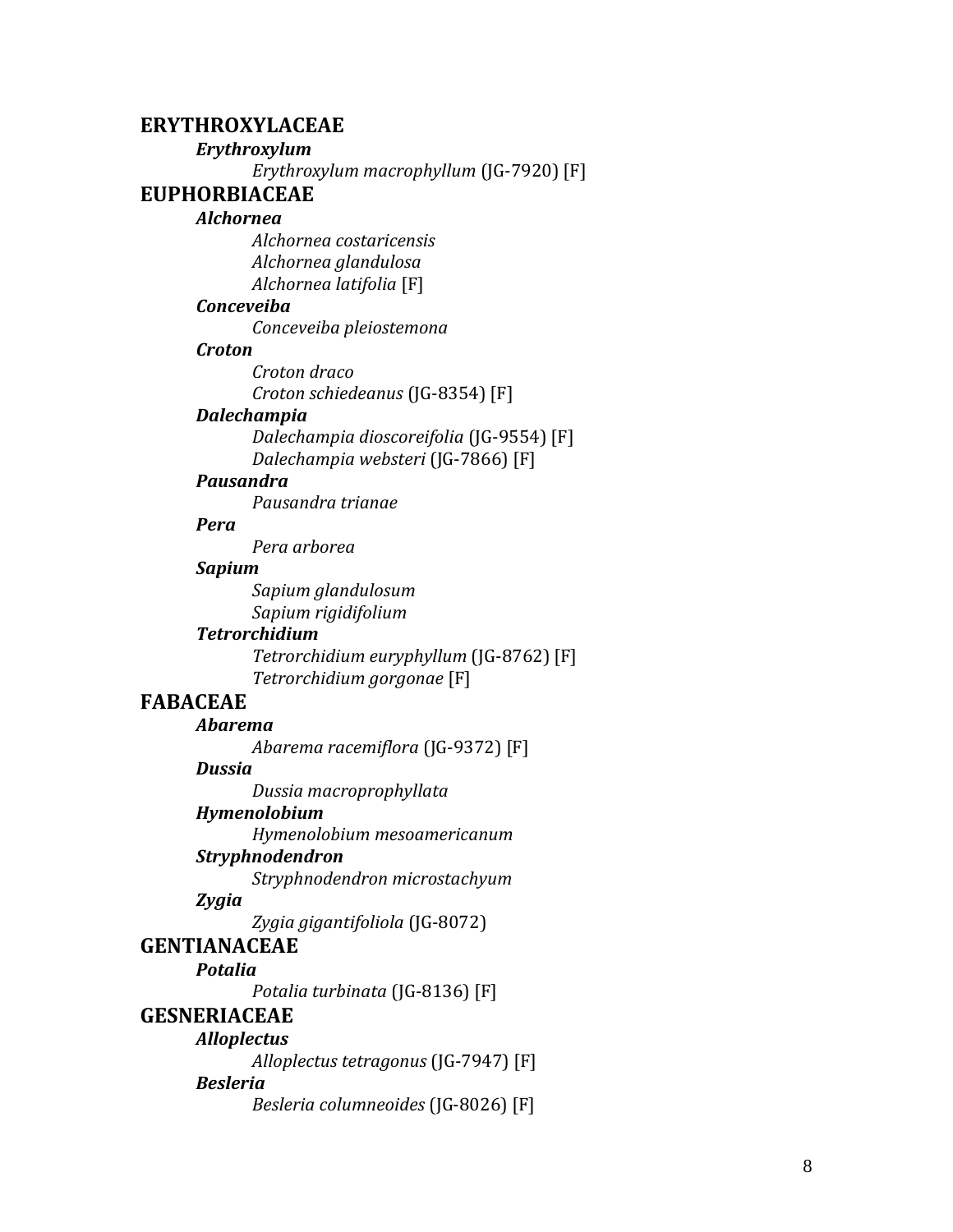*Besleria laxiflora* (JG -9401) [F] *Besleria triflora cf.* (JG -9400) [F]

#### *Drymonia*

*Drymonia macrophylla* (JG -8868) [F] *Drymonia turrialvae* (JG -7950) [F]

#### *Napeanthus*

*Napeanthus bracteatus* (JG -8742) [F]

## *Paradrymonia*

*Paradrymonia decurrens* (JG -8189) [F] *Paradrymonia lineata* [F]

## **HAEMODORACEAE**

## *Xiphidium*

*Xiphidium coeruleum* (JG -8167) [F]

## **HELICONIACEAE**

## *Heliconia*

*Heliconia atropurpurea* (JG -7961) [F] *Heliconia calatheiphylla* (JG -8193) [F] *Heliconia irrasa* (JG -8299) [F] *Heliconia lophocarpa* (JG -8135) *Heliconia mathiasiae* (JG -8148) *Heliconia tortuosa cf.* (JG -9632) [F] *Heliconia trichocarpa* (JG -8160) *Heliconia umbrophila* (JG -8161) [F] *Heliconia vaginalis* (JG -8162)

## **HERNANDIACEAE**

#### *Hernandia*

*Hernandia stenura*

## **HYDNORACEAE**

*Prosopanche* 

*Prosopanche costaricensis* (JG -8861)

## **HYPERICACEAE**

## *Vismia*

*Vismia billbergiana* (JG -8826) [F]

## **ICACINACEAE**

*Calatola* 

*Calatola costaricensis* [F]

## *Metteniusa*

*Metteniusa tessmanniana* (JG -8842)

## **LACISTEMACEAE**

## *Lacistema*

*Lacistema aggregatum* (JG -8043) [F]

#### *Lozania*

*Lozania mutisiana* (JG -8064) [F]

## **LAMIACEAE**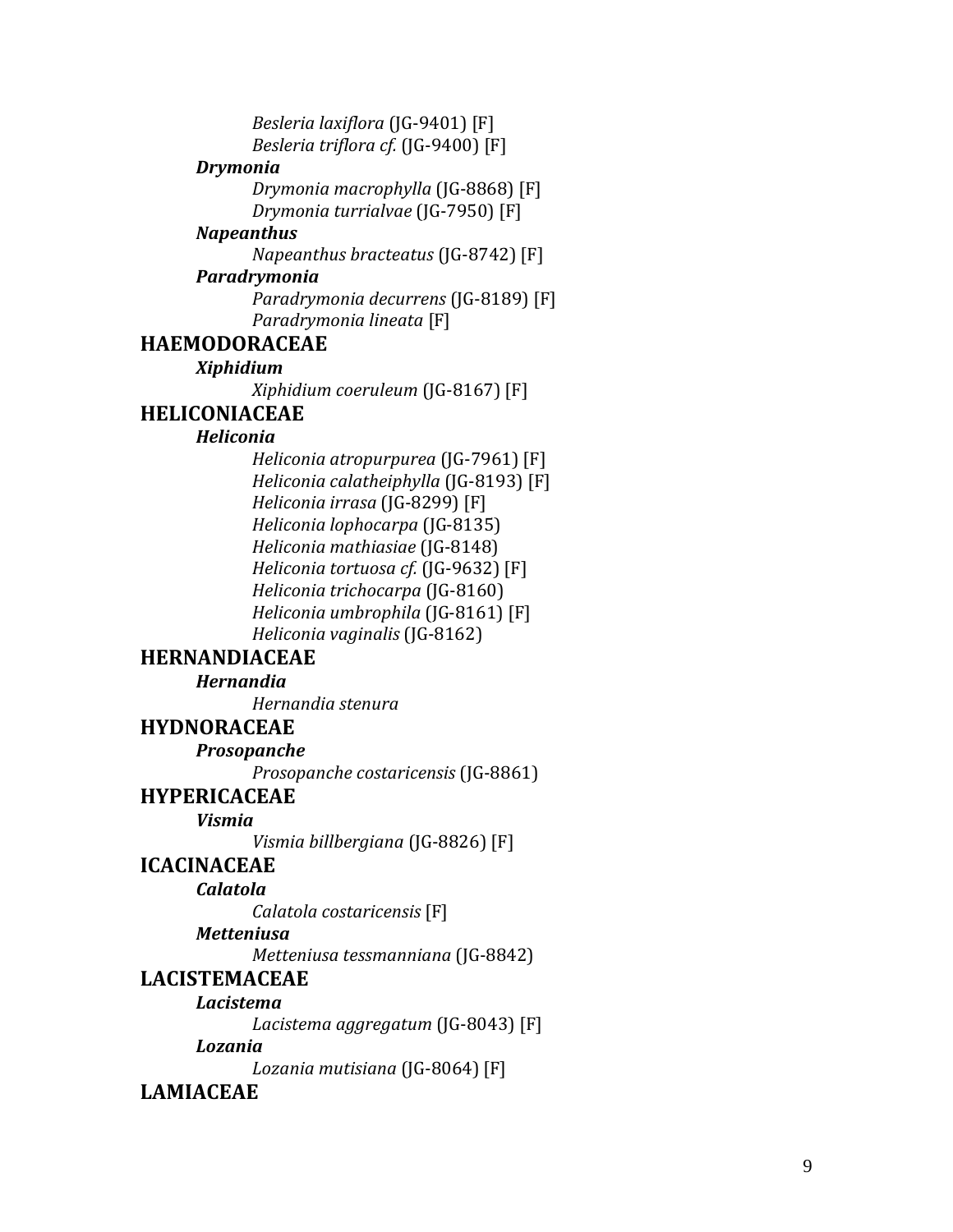## *Aegiphila*

*Aegiphila elata* [F] *Aegiphila odontophylla* (JG -8777) *Aegiphila panamensis* (JG -8290)

#### *Hyptis*

*Hyptis capitata* (JG -8774) [F] *Hyptis obtusiflora* [F]

## **LAURACEAE**

#### *Aiouea*

*Aiouea sp. nov.* (JG -8328) [F] *Aiouea costaricensis*  (JG -9678) [F]

#### *Licaria*

*Licaria misantlae* (JG -8075) [F]

#### *Ocotea*

*Ocotea atirrensis* (JG -8002) [F] *Ocotea cernua* (JG -8797) [F] *Ocotea dendrodaphne* (JG -8847) [F] *Ocotea endresiana Ocotea hartshorniana Ocotea insularis Ocotea laucoxylon Ocotea pentagona* [F] *Ocotea tenera* (JG -8286) [F] *Ocotea haberii cf.* (JG -9383) [F]

## *Povedadaphne*

*Povedadaphne quadriporata*

## *Rhodostemonodaphne*

*Rhodostemonodaphne kunthiana*

## **LYTHRACEAE**

#### *Cuphea*

*Cuphea epilobifolia* (JG -7908 ) [F] *Cuphea hyssopifolia cf.* (JG -8717) [F]

## **MAGNOLIACEAE**

## *Talauma*

*Talauma gloriensis Talauma sp. nov.* (JG -8830) [F]

## **MALPIGHIACEAE**

#### *Bunchosia*

*Bunchosia macrophylla* (JG -8096) [F] *Malpighia* 

*Malpighia albiflora* (JG -7996)

## **MALVACEAE**

*Hampea Hampea appendiculata* (JG -9536 ) *Malvaviscus*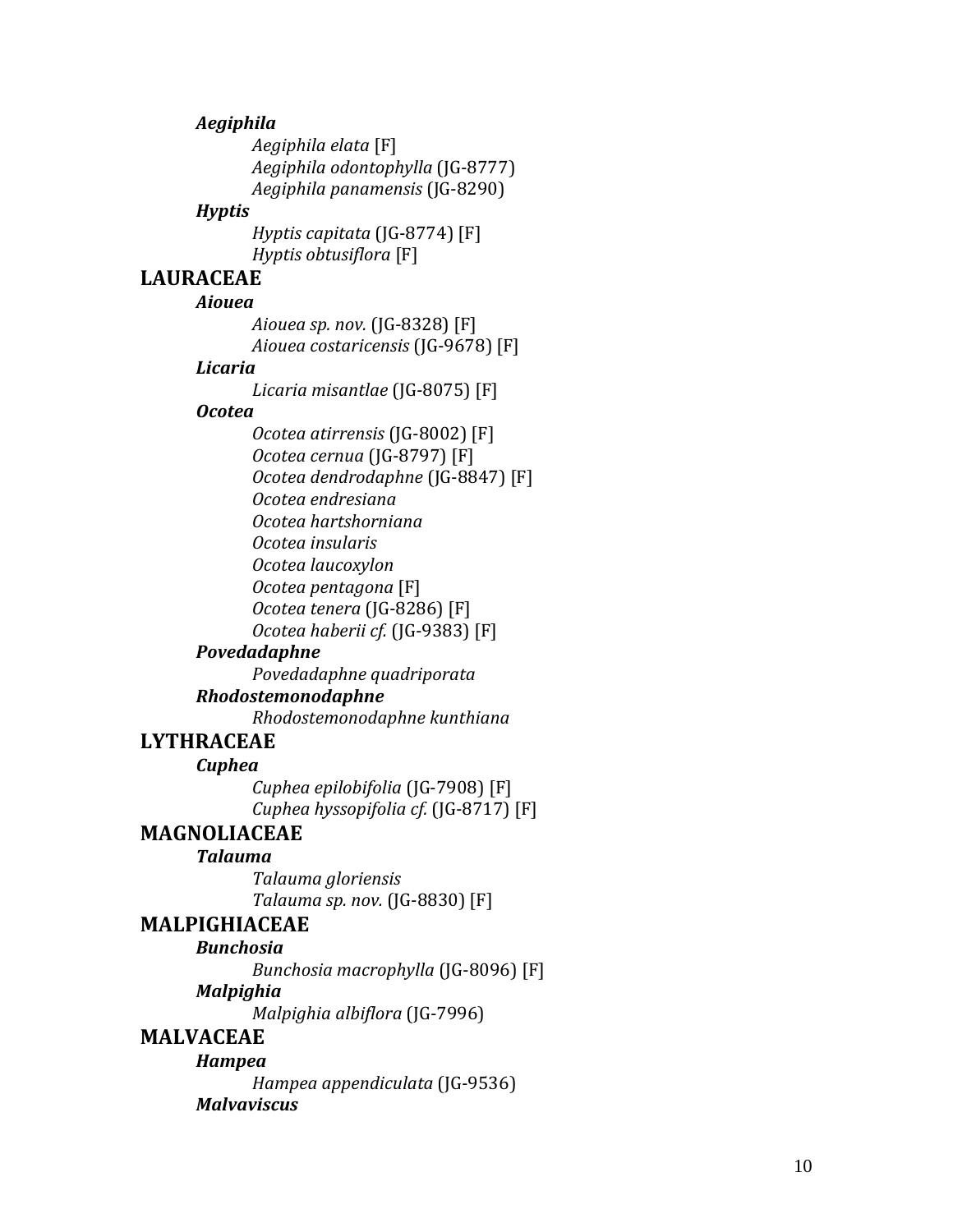*Malvaviscus concinnus* (JG -9672) *Quararibea Quararibea parvifolia* (JG -9362) *Quararibea pumila* (JG -7936) [F] *Sida Sida rhombifolia Sida setosa* (JG -8769) [F] *Triumfetta Triumfetta lappula* (JG -9561) **MARANTHACEAE** *Calathea Calathea crotalifera* (JG -7959) [F] *Calathea indecora cf.* (JG -8308) [F] *Calathea lasiostachya* (JG -7948) [F] *Calathea leucostachya* (JG -8000) [F] *Calathea marantifolia cf.* (JG -8102) [F] *Calathea venusta* (JG -8044) [F] *Calathea warscewiczii* (JG -8129) [F] *Ctenanthe Ctenanthe dasycarpa* (JG -8293) *Hylaeanthe Hylaeanthe hoffmannii* (JG -8819) [F] *Ischnosiphon Ischnosiphon elegans cf.* (JG -7955) [F] *Maranta Maranta gibba cf.* (JG -8851) [F] *Pleiostachya Pleiostachya leiostachya* (JG -8022) [F] **MARCGRAVIACEAE**  *Marcgravia Marcgravia caudata* (JG -8779) *Marcgravia nervosa* (JG -8785) *Marcgravia pittieri* (JG -9396) [F] *Souroubea Souroubea loczyi* (JG -7964) **MELASTOMATACEAE** *Aciotis Aciotis rubricaulis* (JG -8719) [F] *Blakea Blakea litoralis* (JG -8128) [F] *Clidemia Clidemia discolor* (JG -8730) [F] *Clidemia epiphytica* (JG -8721)

*Clidemia subtriplinervia* (JG -8176) [F]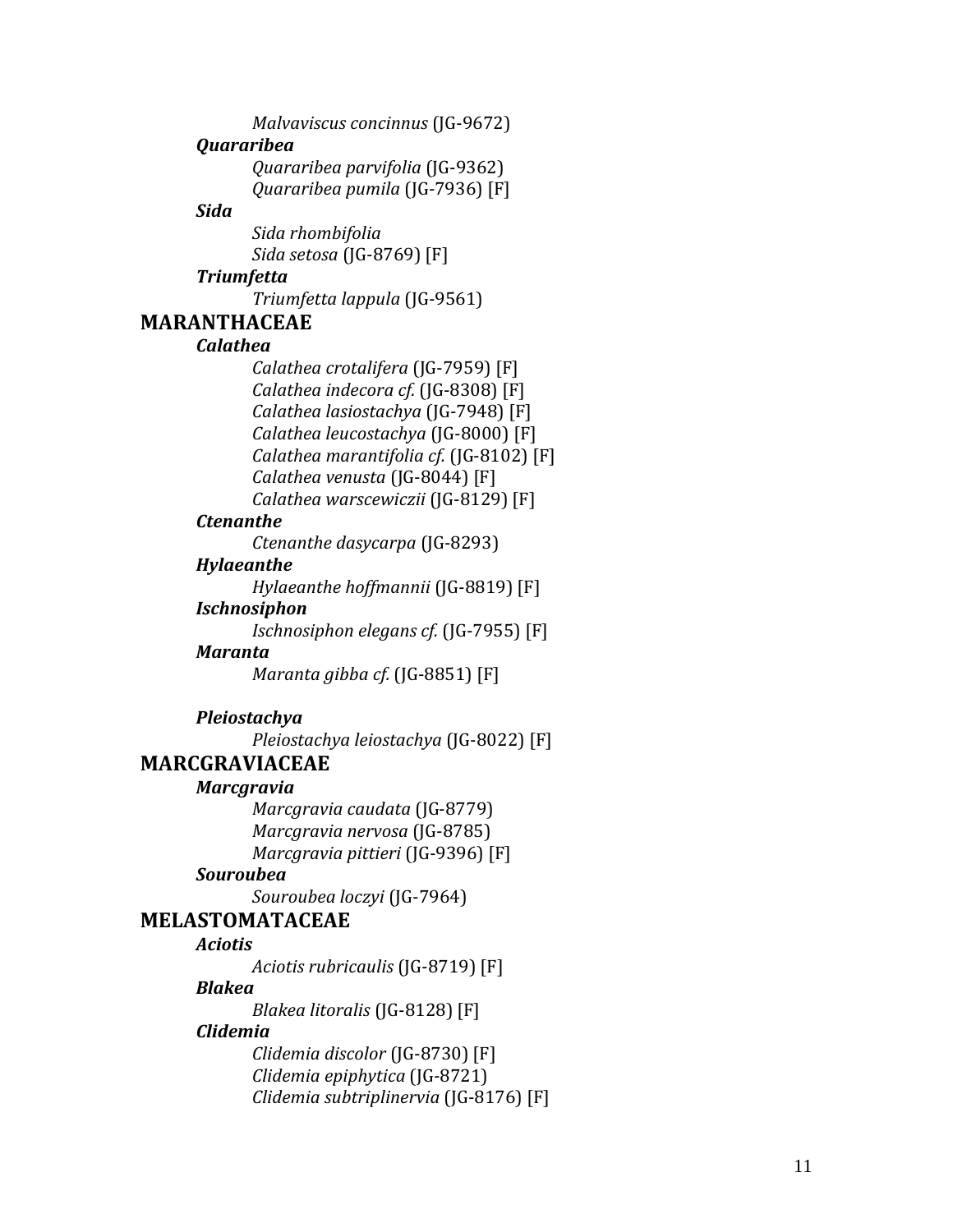#### *Conostegia*

*Conostegia bracteata* (JG -8729) [F] *Conostegia micrantha* (JG -8786) [F] *Conostegia subcrustulata* (JG -8374) [F] *Conostegia xalapensis* (JG -8373) [F]

#### *Henriettella*

*Henriettella tuberculosa* (JG -8722) [F]

#### *Leandra*

*Leandra longicoma* (JG -8009)

#### *Miconia*

*Miconia appendiculata* (JG -8733) *Miconia calvescens* (JG -8375) [F] *Miconia dorsiloba* (JG -8714) *Miconia gracilis* (JG -8708) [F] *Miconia grayumii* (JG -8739) *Miconia nervosa* (JG -7911) [F] *Miconia valeriana* (JG -8314) [F]

#### *Triolena*

*Triolena hirsuta* (JG -8174)

## **MELIACEAE**

## *Carapa*

*Carapa guianensis*

## *Guarea*

*Guarea rhopalocarpa* (JG -8840) [F] *Guarea tafa -maleku i* (JG -8839) [F]

#### *Ruagea*

*Ruagea glabra* (JG -8311) [F]

## *Trichilia*

*Trichilia septentrionalis* (JG -9544) [F]

## **MEMECYLACEAE**

*Mouriri*

*Mouriri gleasonoiana*

## **MENISPERMACEAE**

#### *Cissampelos*

*Cissampelos pareira* (JG -7985) [F]

## **MONIMIACEAE**

## *Mollinedia*

*Mollinedia costaricensis* (JG -8807)

## **MORACEAE**

*Dorstenia* 

*Dorstenia choconiana* (JG -8168) [F]

#### *Ficus*

*Ficus caldasiana Ficus citrifolia* [F] *Ficus colubrinae* [F]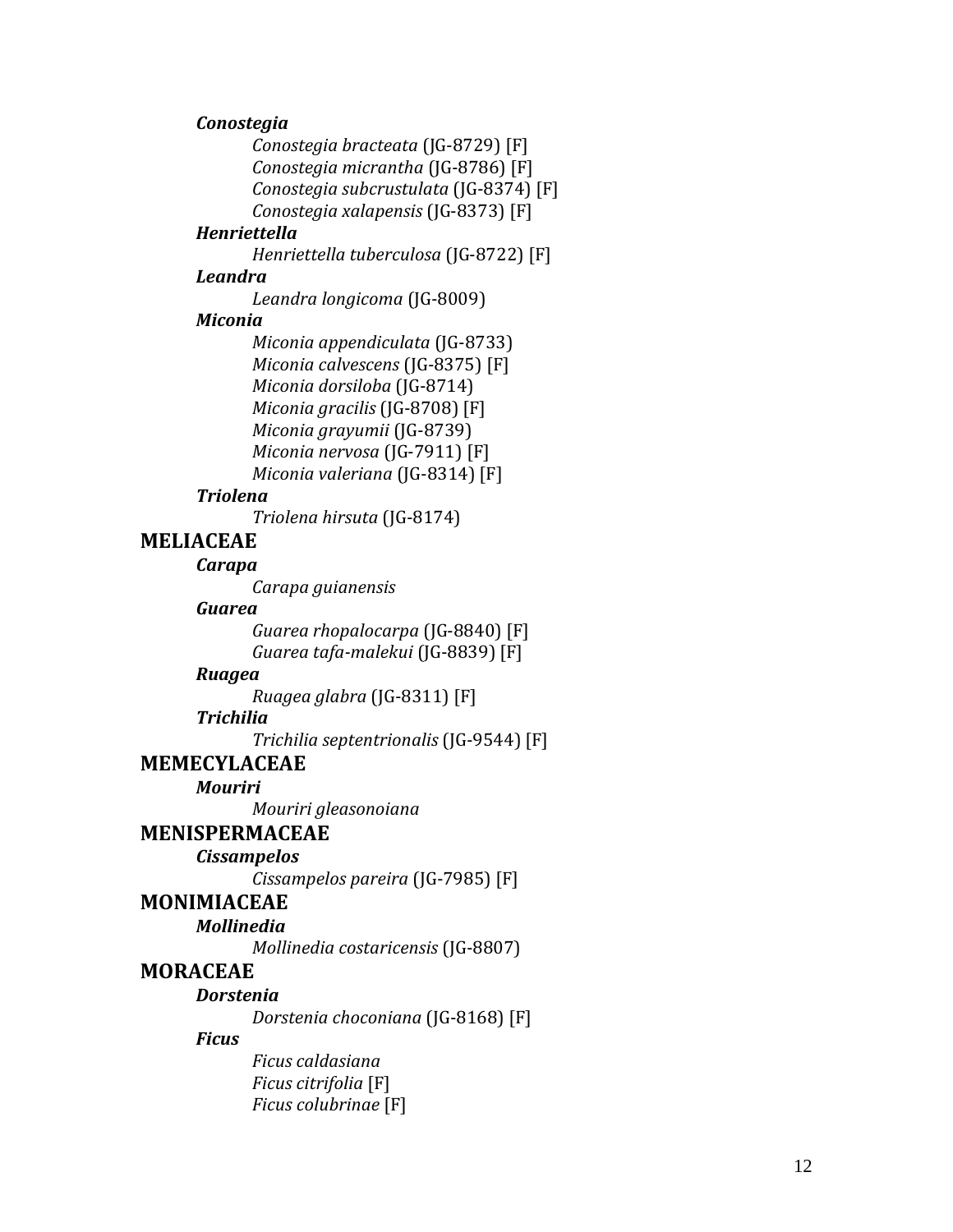*Ficus costaricana Ficus crassivenosa Ficus davidsoniae Ficus donnell -smithii Ficus nymphaeifolia Ficus pertusa* [F] *Ficus schippii* (JG -7987) [F] *Ficus velutina*

#### *Maquira*

*Maquira guianensis* (JG -8284) [F]

#### *Naucleopsis*

*Naucleopsis capirensis Naucleopsis naga*

#### *Perebea*

*Perebea angustifolia* (JG -8295) [F]

## *Sorocea*

*Sorocea pubivena* (JG -8283) [F] *Sorocea trophoides* (JG -9689) [F]

## **MYRISTICACEAE**

#### *Compsoneura*

*Compsoneura mexicana* (JG -8292) [F]

## *Otoba*

*Otoba novogranatensis*

#### *Virola*

*Virola multiflora*

## **MYRSINACEAE**

#### *Ardisia*

*Ardisia auriculata* (JG -8231) *Ardisia compressa* (JG -7897) *Ardisia pittieri* (JG -8849) [F]

#### *Cybianthus*

*Cybianthus schlimii* (JG -8034) [F]

## **MYRTACEAE**

#### *Eugenia*

*Eugenia earthiana* (JG -8144) [F]

## *Pimenta*

*Pimenta dioica* (JG -7988)

## *Plinia*

*Plinia nicaraguenesis* (JG -9604) [F]

#### **NYCTAGINACEAE**

#### *Neea*

*Neea amplifolia* (JG -8766) [F] *Neea elegans cf.* (JG -8080) [F] *Neea laetevirens* (JG -8738) [F] *Neea pittieri* (JG -7932) [F]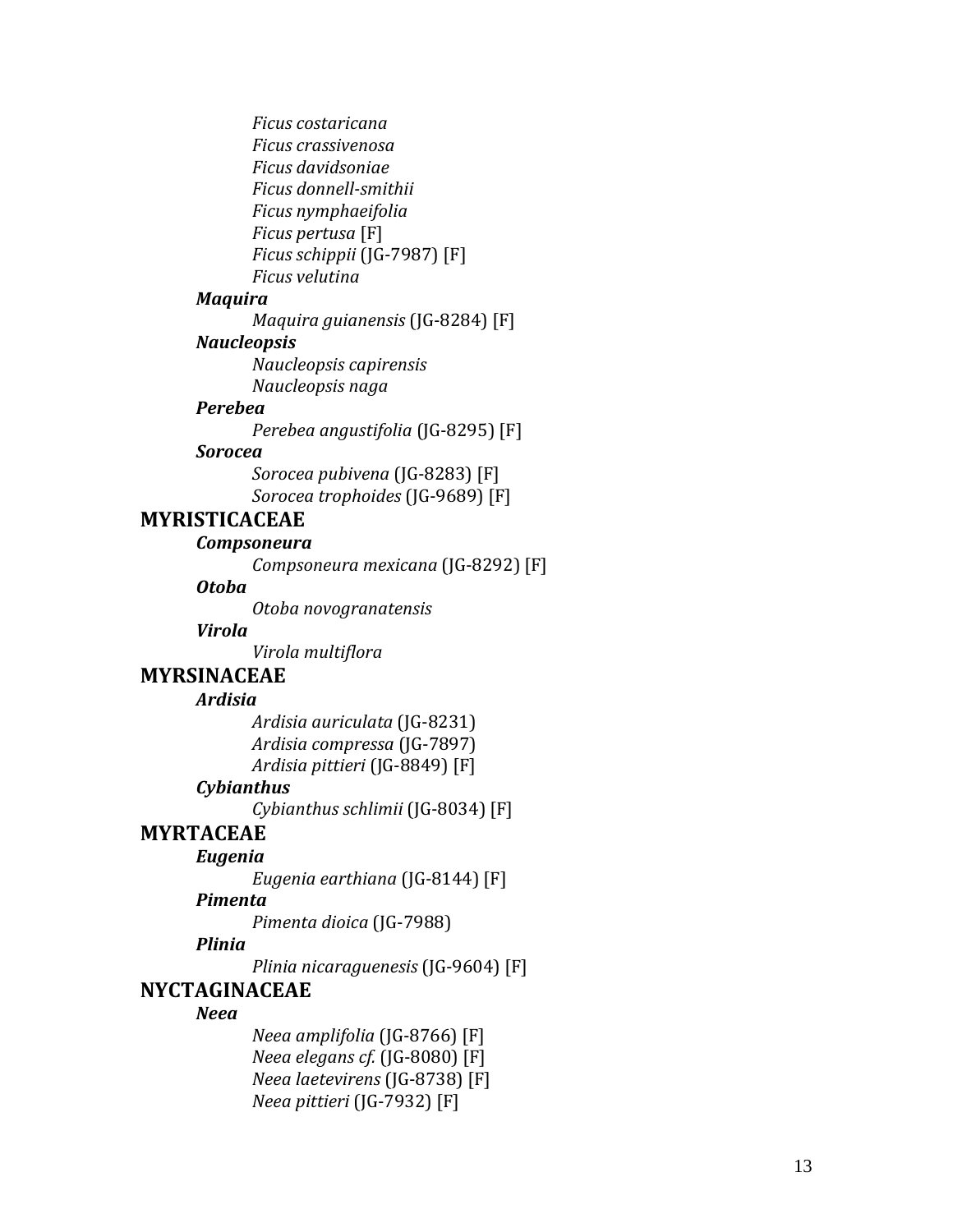*Neea urophylla* (JG -8352) [F]

## **OCHNACEAE**

#### *Ouratea*

*Ouratea costaricensis* (JG -8731) [F] *Ouratea prominens* (JG -8810)

## **OLACACEAE**

#### *Heisteria*

*Heisteria costaricensis* (JG -7869) [F] *Heisteria macrophylla* (JG -7930) [F]

#### **ONAGRACEAE**

#### *Ludwigia*

*Ludwigia decurrens* (JG -8033) [F] *Ludwigia octovalvis* (JG -7841) [F] *Ludwigia peruviana* (JG -9623) [F]

## **ORCHIDACEAE**

#### *Psygmorchis*

*Psygmorchis pusilla* [F]

**PAPAVERACEAE**

#### *Bocconia*

*Bocconia frutescens* (JG -7984) [F]

## **PASSIFLORACEAE**

*Passiflora* 

*Passiflora lobata* (JG -8297)

## **PHYLLANTHACEAE**

#### *Hieronyma*

*Hieronyma alchorneoides Hieronyma oblonga* [F]

#### *Phyllanthus*

*Phyllanthus carolinensis* (JG -8351) [F] *Phyllanthus skutchii*

## *Richeria*

*Richeria obovata*

## **PIPERACEAE**

#### *Peperomia*

*Peperomia cruentata* (JG -9380) [F] *Peperomia distachya* (JG -8055) *Peperomia guapilesiana* (JG -8732) *Peperomia montium* (JG -7929) [F] *Peperomia pernambucensis* (JG -9370) [F]

#### *Piper*

*Piper concepcionis* (JG -9379) [F] *Piper friedrichthalii* (JG -8305) *Piper imperiale* (JG -9390) *Piper melanocladum* [F]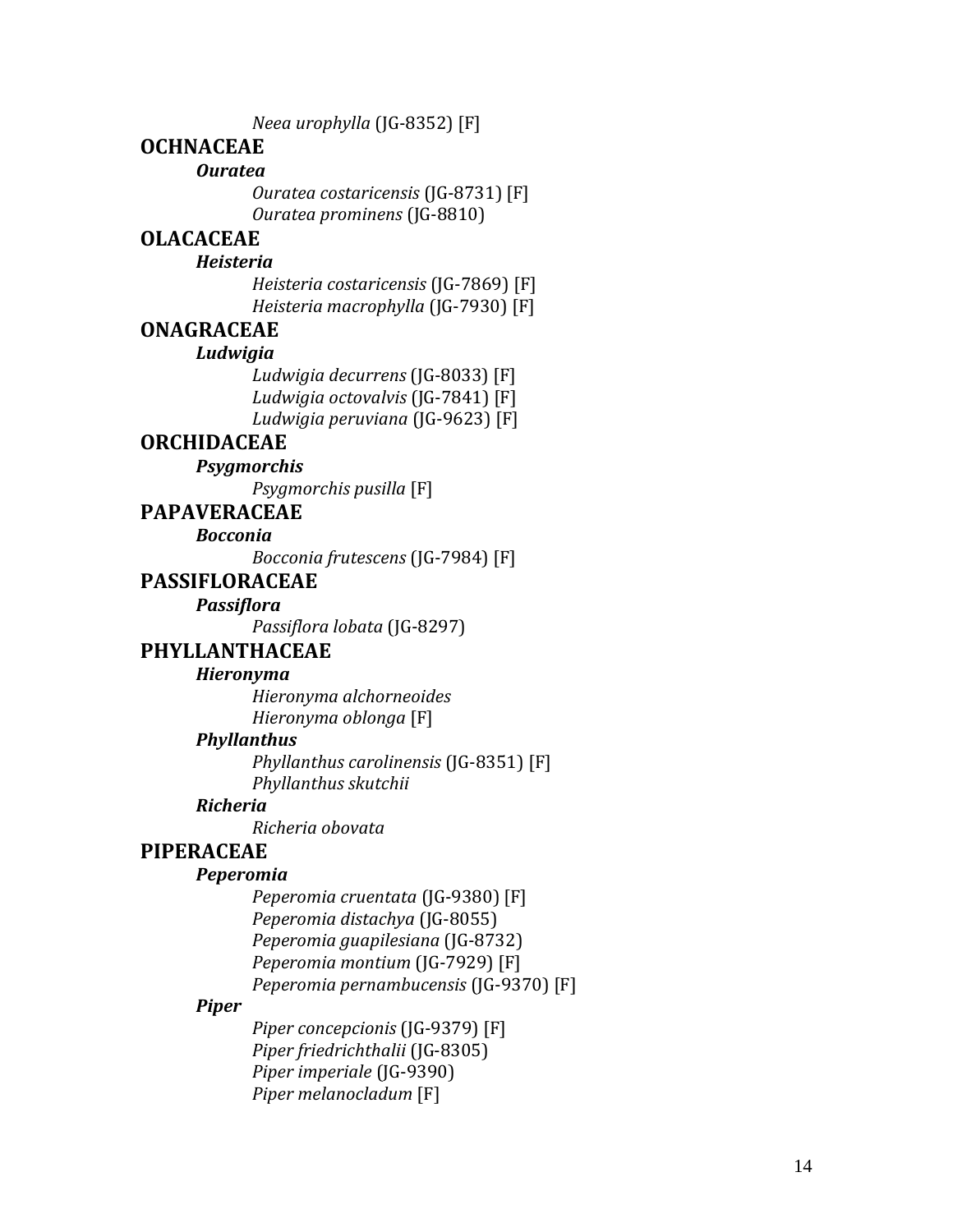*Piper umbellatum Piper urostachyum* (JG -7905) [F] **POACEAE** *Streptochaeta Streptochaeta sodiroana* (JG -8720) **POLYGALACEAE** *Monnina Monnina parasylvatica* (JG -7857) [F] *Polygala Polygala paniculata* [F] **POLYGONACEAE** *Coccoloba Coccoloba tuerckheimii* [F] **RAFFLESIACEAE**  *Apodanthes Apodanthes caseariae* (JG -7927) [F] **RANUNCULACEAE** *Clematis Clematis acapulcensis cf.* (JG -8353) [F] **RHAMNACEAE** *Colubrina Colubrina spinosa* (JG -7854) **RHIZOPHORACEAE**  *Cassipourea Cassipourea elliptica* (JG -7916) [F] **ROSACEAE** *Rubus Rubus roseifolius* (JG -8773) [F] **RUBIACEAE** *Bertiera Bertiera guianensis* (JG -7922) [F] *Chimarrhis Chimarrhis parviflora Chomelia Chomelia venulosa* (JG -8307) [F] *Coccocypselum Coccocypselum herbaceum* (JG -7965) *Coussarea Coussarea hondensis* (JG -8047) *Elaeagia Elaeagia auriculata* [F] *Faramea Faramea multiflora* (JG -8764) [F] *Faramea pauciflora* (JG -8824) [F]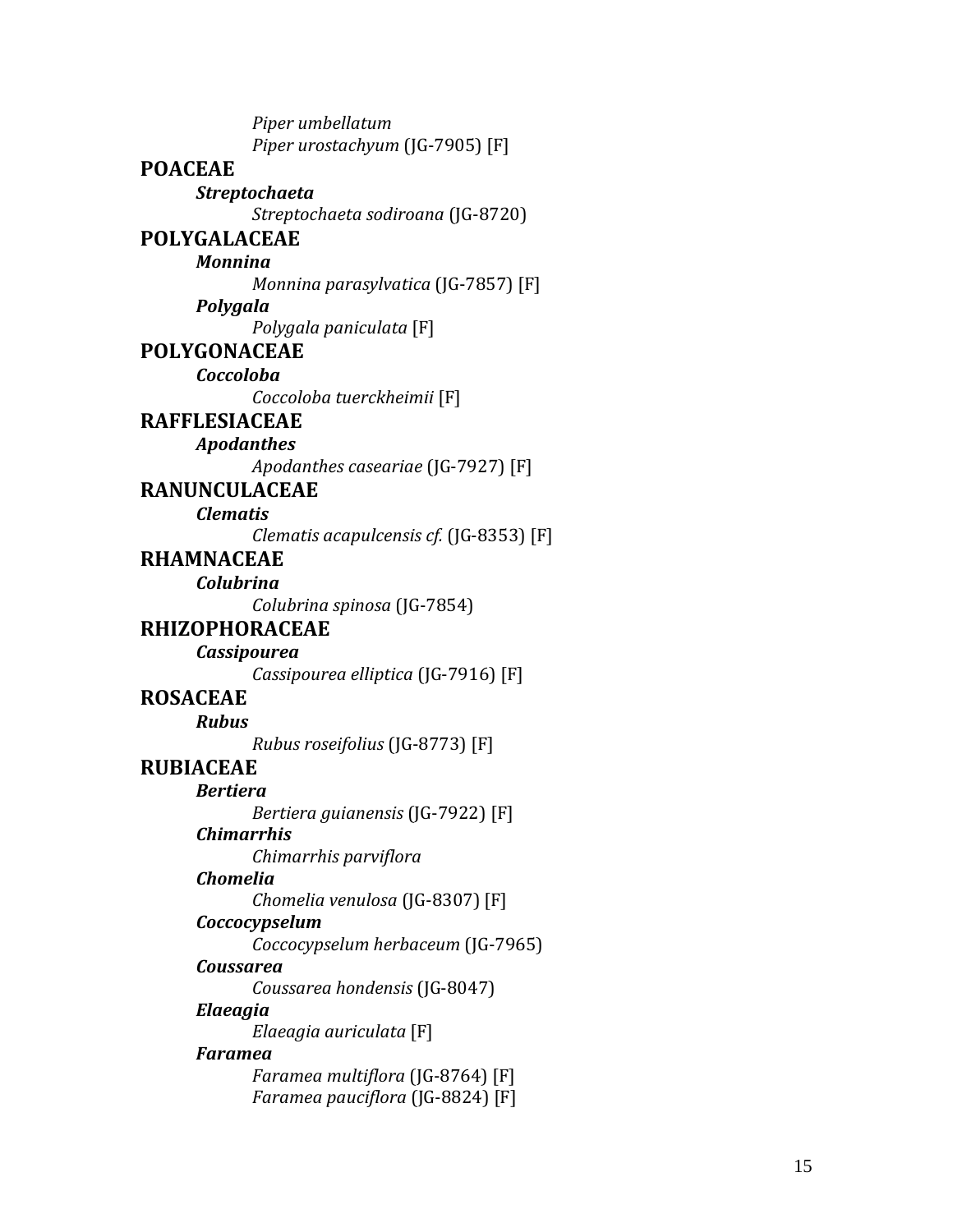*Faramea suerrensis* (JG -7969) [F] *Hamelia Hamelia macrantha* (JG -7990) [F] *Hamelia patens* [F] *Hamelia rovirosae cf.* (JG -8049) [F] *Hamelia xerocarpa* (JG -7928) [F] *Hoffmannia Hoffmannia areolata* (JG -8347) [F] *Hoffmannia bullata* (JG -8178) *Hoffmannia congesta* (JG -8317) [F] *Margaritopsis Margaritopsis haematocarpa* (JG -8709) [F] *Notopleura Notopleura anomothyrsa* (JG -8794) *Notopleura epiphytica* (JG -9643) [F] *Notopleura guadalupensis* (JG -8081) *Notopleura polyphlebia* (JG -8094) [F] *Notopleura uliginosa* (JG -8078) [F] *Posoqueria Posoqueria panamensis* (JG -7999) [F] *Psyc hotria Psyc hotria buchtienii* (JG -8288) *Psychotria angustiflora cf.* (JG -8338) *Psychotria elata* (JG -8724) [F] *Psychotria guapilensis* (JG -8084) *Psychotria laselvensis* (JG -9684) [F] *Psychotria luxurians* (JG -8734) *Psychotria marginata* (JG -7847) [F] *Psychotria microbotrys* (JG -8138) *Psychotria panamensis* (JG -8309) [F] *Psychotria pilosa cf.* (JG -8345) [F] *Psychotria racemosa* (JG -7913) *Psychotria solitudinum* (JG -8846) *Psychotria suerrensis* (JG -7900) [F] *Randia Randia grandifolia* (JG -8018) *Randia grayumii* (JG -8853) [F] *Randia mira* (JG -9704) [F] *Rudgea Rudgea trifurcata* (JG -8095) [F] *Sabicea Sabicea panamensis* (JG -7912) [F] *Sabicea villosa Spermacoce Spermacoce ocymifolia* (JG -7979) *Spermacoce prostrata* (JG -7846) [F]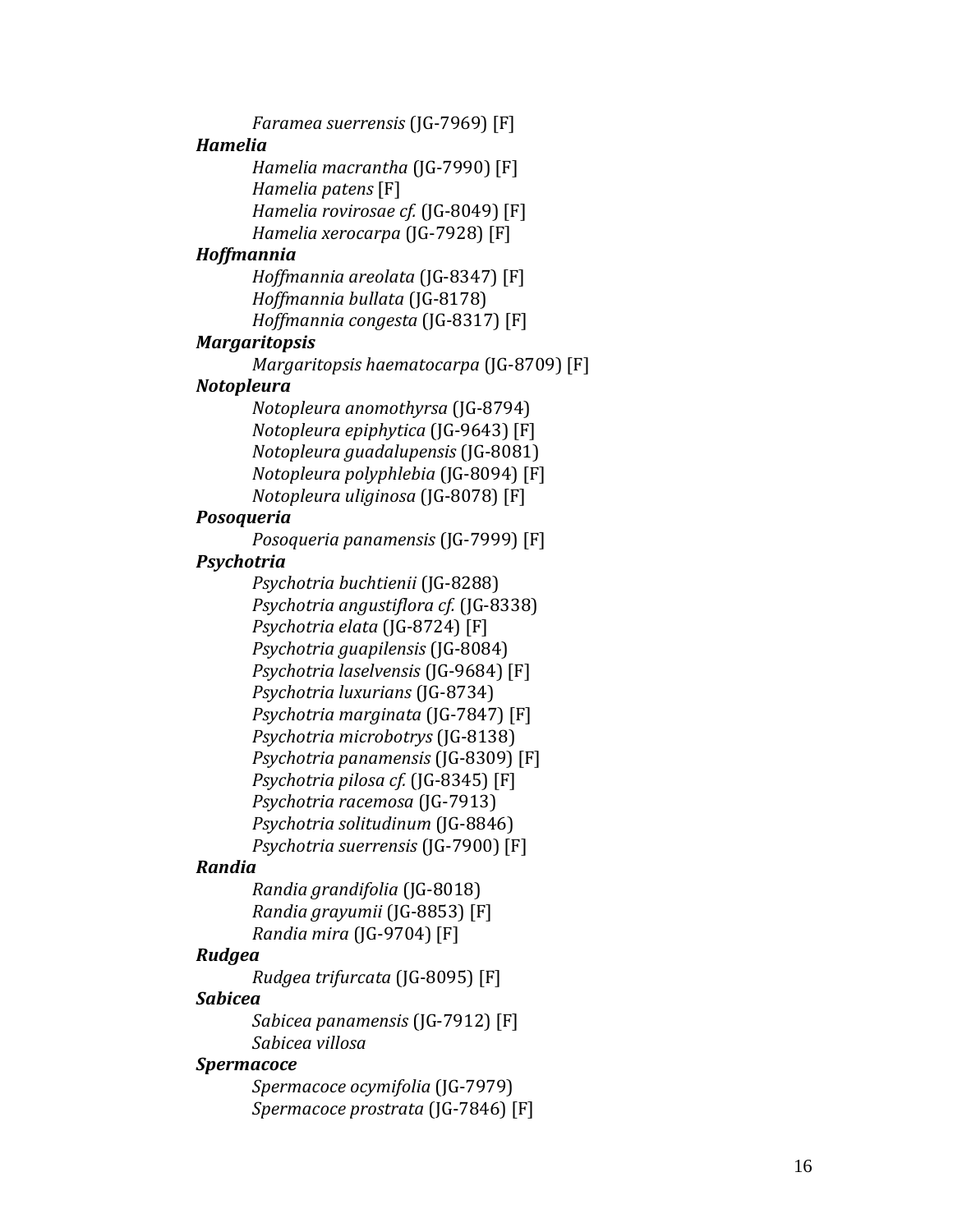## **SALICACEAE**

## *Banara*

*Banara guianensis* (JG-7860) [F]

## *Casearia*

*Casearia arborea* (JG-7896) [F] *Casearia standleyana* (JG-8054) [F] *Casearia sylvestris* (JG-9556) *Casearia tacanensis*

## *Lunania*

*Lunania mexicana* (JG-8350) [F]

## *Macrohasseltia*

*Macrohasseltia macroterantha*

## *Pleuranthodendron*

*Pleuranthodendron lindenii*

## **SAPINDACEAE**

*Allophylus*

*Allophylus psilospermus*

*Cupania* 

*Cupania macrophylla* (JG-8306)

## **SAPOTACEAE**

## *Chrysophyllum*

*Chrysophyllum colombianum* (JG-8281)

## *Pouteria*

*Pouteria calistophylla*

## **SIPARUNACEAE**

*Siparuna* 

*Siparuna tecaphora* (JG-8740)

## **SMILACACEAE**

*Smilax* 

*Smilax domingensis* (JG-8073)

## **SOLANACEAE**

## *Cestrum*

*Cestrum microcalyx cf.* (JG-7974)

## *Lysianthes*

*Lysianthes heteroclita* (JG-7982)

## *Solanum*

*Solanum jamaicense* (JG-7863) *Solanum schlechtendalianum* (JG-7849) [F] *Solanum trizygum* (JG-8057) [F]

## **TICODENDRACEAE**

*Ticodendron* 

*Ticodendron incognitum*

## **ULMACEAE**

*Ulmus*